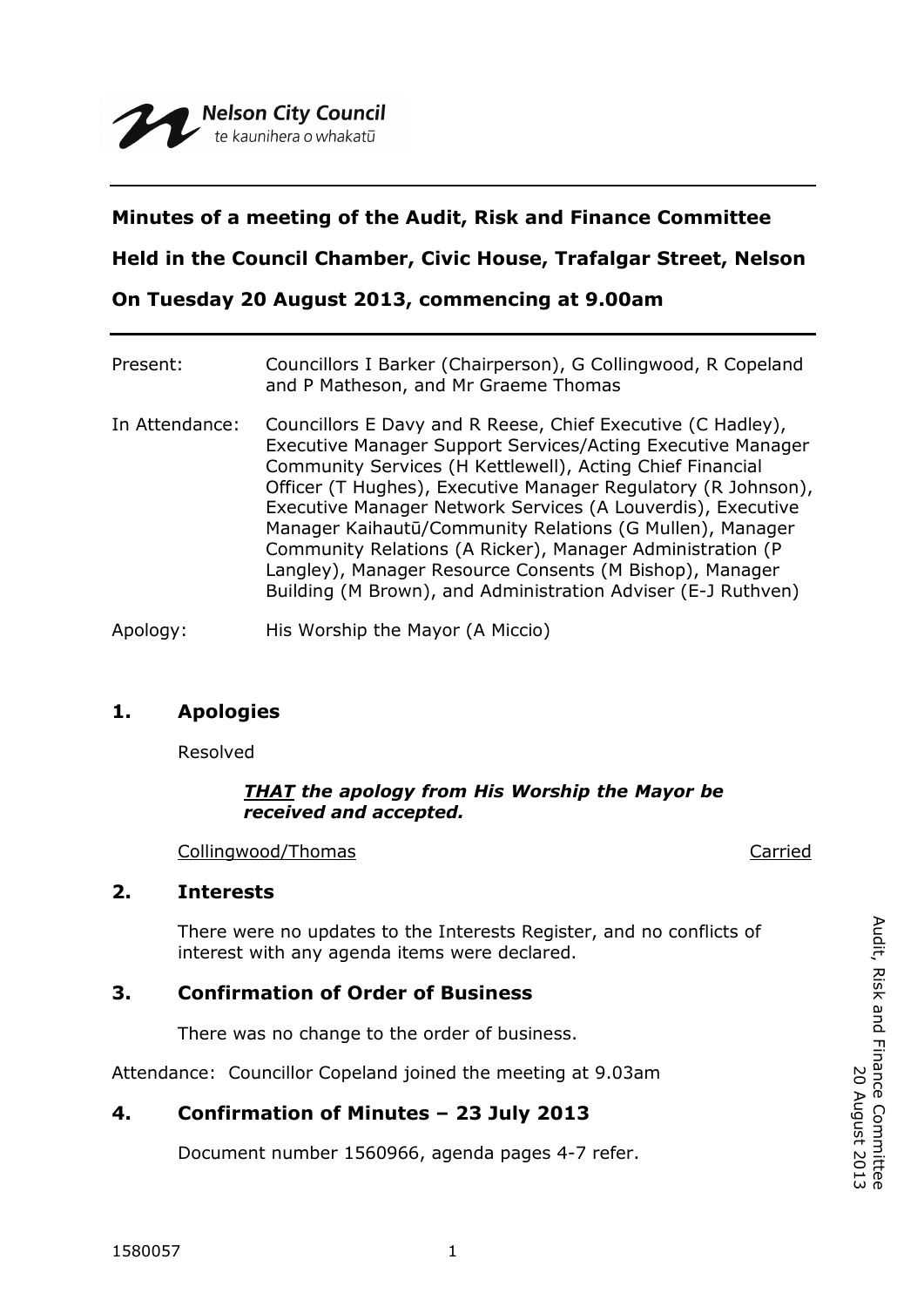Resolved

#### *THAT the minutes of a meeting of the Audit, Risk and Finance Committee, held on 23 July 2013, be confirmed as a true and correct record.*

Collingwood/Barker Carried

### **5. Status Report – Audit, Risk and Finance Committee**

There was no status report.

## **6. Finance Report for the Period Ending 30 June 2013**

Document number 1567112, agenda pages 8-31 refer.

6.1 Bad Debt Write-Offs

In response to a question, it was clarified that bad debt figures would be included in the end of year final accounts in the draft Annual Report.

6.2 Transport – Parking Revenue

There was a discussion regarding the drop in parking revenue, during which possible reasons for this were suggested.

6.3 Water

In response to a question, the Chief Executive clarified that the surplus in this activity resulted from the fact that the December 2011 rainfall event had led to a deficit being budgeted for, which had not transpired.

6.4 Stormwater

In response to a question, the Chief Executive explained that lower stormwater rates this financial year was as a result of a decrease in finance costs associated with this activity.

6.5 Flood Protection

In response to a question, Acting Chief Financial Officer, Tracey Hughes, explained that the budget variances noted in this activity occurred as the figures in previous monthly reports were not seasonalised, and that financial year-end processes resulted in costs being assigned to where they should lie.

A suggestion as made that the incoming Council could consider requesting that regular financial reporting figures be seasonalised, to remove significant variations at the end of the financial year.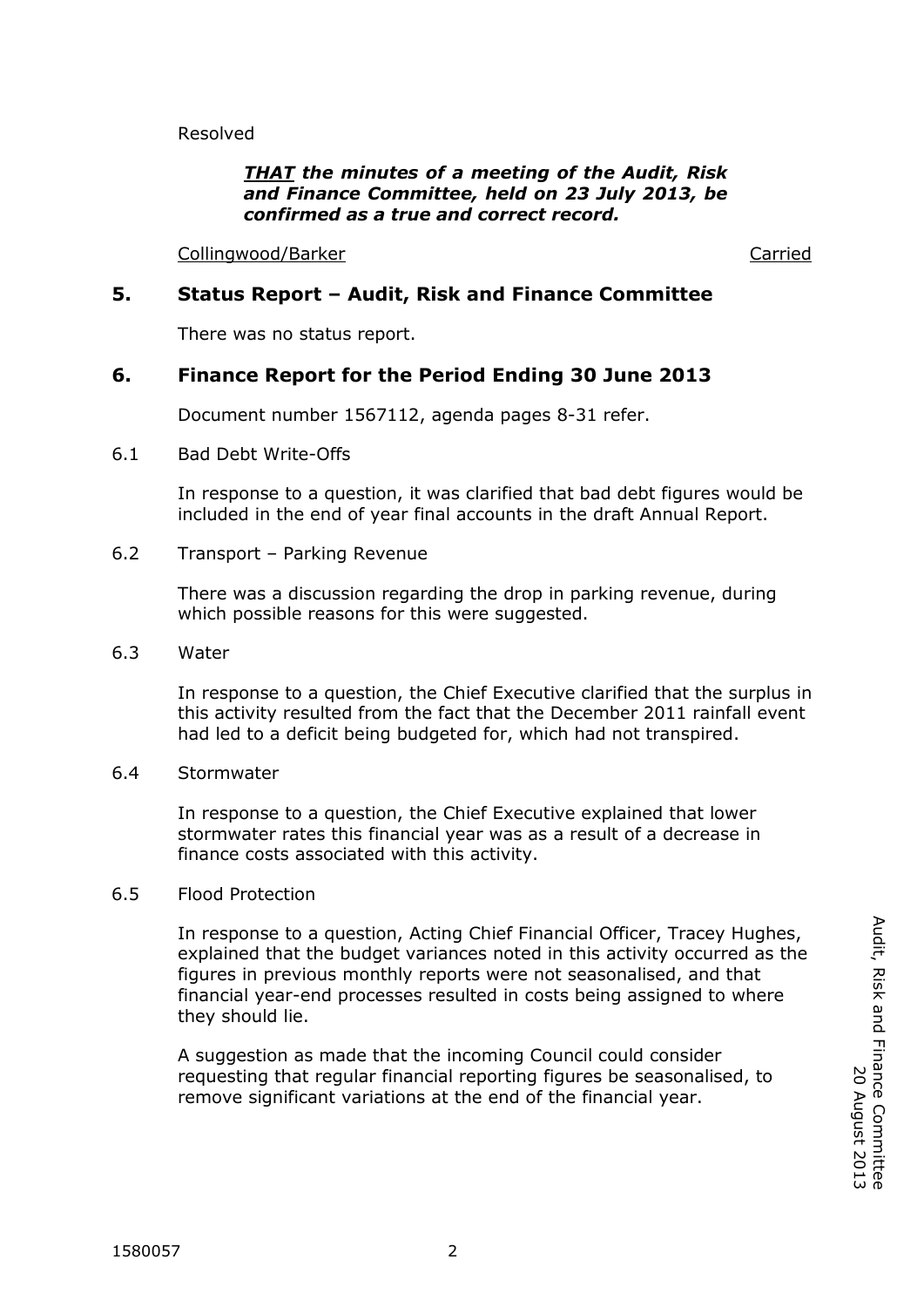#### 6.6 Environment

In response to a question, Ms Hughes explained that solid waste budgeting had been influenced by solid waste trends throughout New Zealand, but that the Nelson results indicated that residents were recycling more and sending less solid waste to the landfill.

#### 6.7 Social - Festivals

Ms Hughes explained that a processing error had led to \$91,000 of Festivals activity budget being accidentally omitted from Council's accounting system, and that this had resulted in a \$44,000 surplus in this area.

The committee noted that Festivals income appeared to be tracking in a positive manner, but requested a comprehensive report regarding Festivals income to be brought to Council as soon as possible.

#### 6.8 Economic

In response to a question, Acting Executive Manager Community Services/Executive Manager Support Services, Hugh Kettlewell, explained that underspends in the contestable fund and Sister Cities area resulted from objectives being met without the budgeted spend being required.

#### 6.9 Capital Expenditure

In response to a question, the Chief Executive clarified that discussions relating to strategic property purchases would continue to be held at full Council meetings.

In response to a further question, Ms Hughes explained that the line beginning 'Reserve Development', through to 'hockey turf' in the 'Significant variances against budget' column of Attachment 2 related to the Parks and Active Recreation activity.

#### 6.10 Elected Members Training and Travel

Ms Hughes noted that the correct title of Attachment 10 was 'elected members training and travel up to 30 June 2013', rather than 31 December 2012.

A suggestion was made that the incoming Council should consider requesting this report information in a different format, to distinguish expenses incurred when acting in a representative role for Council, such as at Local Government zone meetings, from expenses involved with individual training opportunities.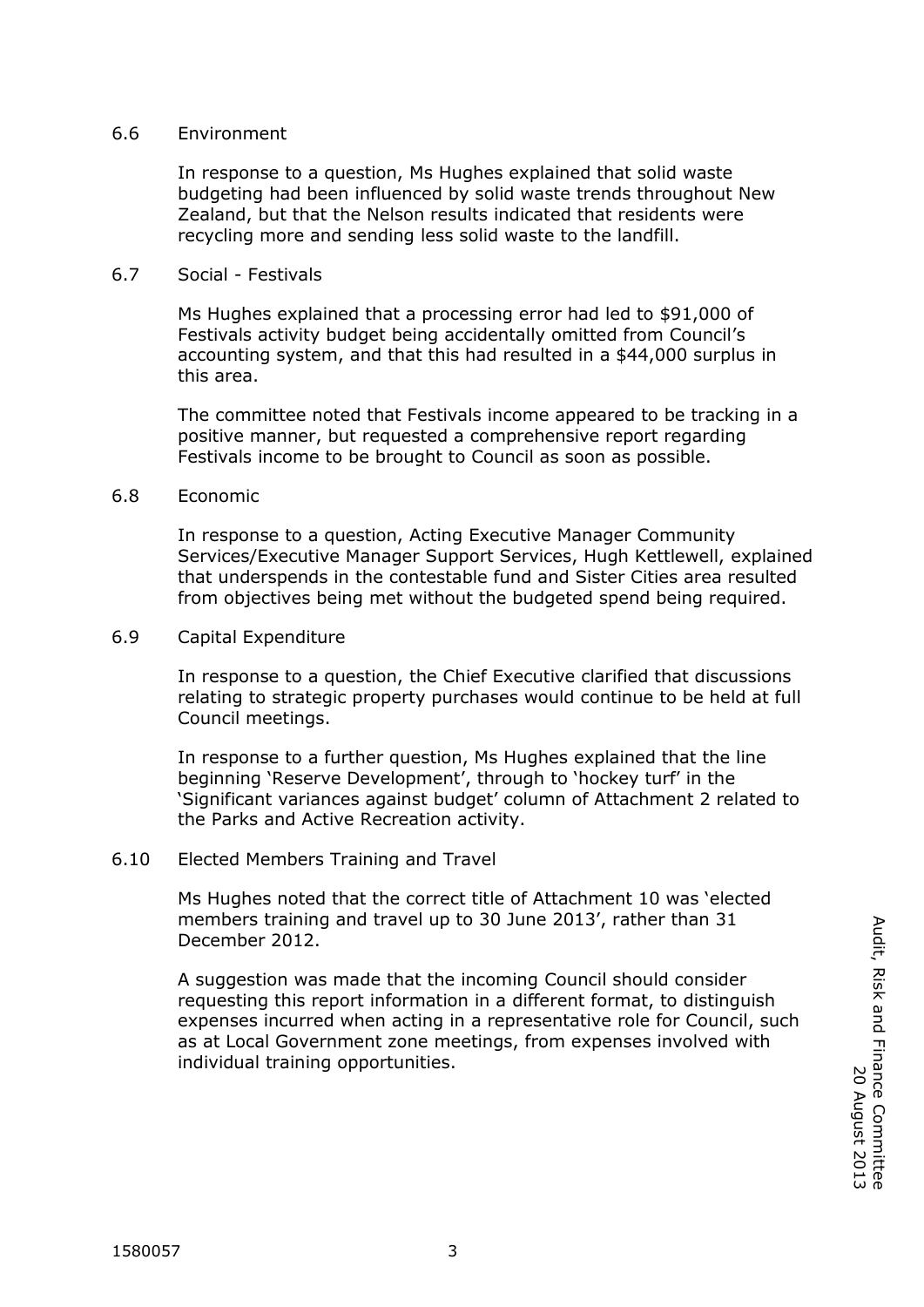Resolved

#### *THAT the Finance Report for the Period Ending 30 June 2013 (1567112) and its attachments (1566367, 1568231, 1545455, 1234107 and 1560321) be received.*

Collingwood/Copeland Carried Carried Carried

# **7. Statutory and Internal Compliance Reporting Review for Reporting Period Ending 30 June 2013**

Document number 1560781, agenda pages 32-60 refer.

Resolved

*THAT the report Statutory and Internal Compliance Reporting Review for Reporting Period Ending 30 June 2013 (1560781) and its attachments (1561431 and 1561556) be received;*

*AND THAT the Committee note the progress made on identifying and reducing risks associated with non-compliance to date.*

Collingwood/Thomas Carried

# **8. Regulatory Report for 1 April to 30 June 2013**

Document number 1556352, agenda pages 61-70 refer.

Resolved

#### *THAT report Regulatory Report for 1 April to 30 June 2013 (1556352) be received.*

Collingwood/Copeland Carried Carried Collingwood Copeland

# **9. Corporate Risk Management Progress Report**

Document number 1516356, agenda pages 71-78 refer.

Resolved

### *THAT the report Corporate Risk Management Progress Report (1516356) be received.*

Matheson/Copeland Carried Carried

Audit, Risk and Finance Committee

Audit, Risk and Finance Committee<br>Audit, Risk and Finance Committee

20 August 2013